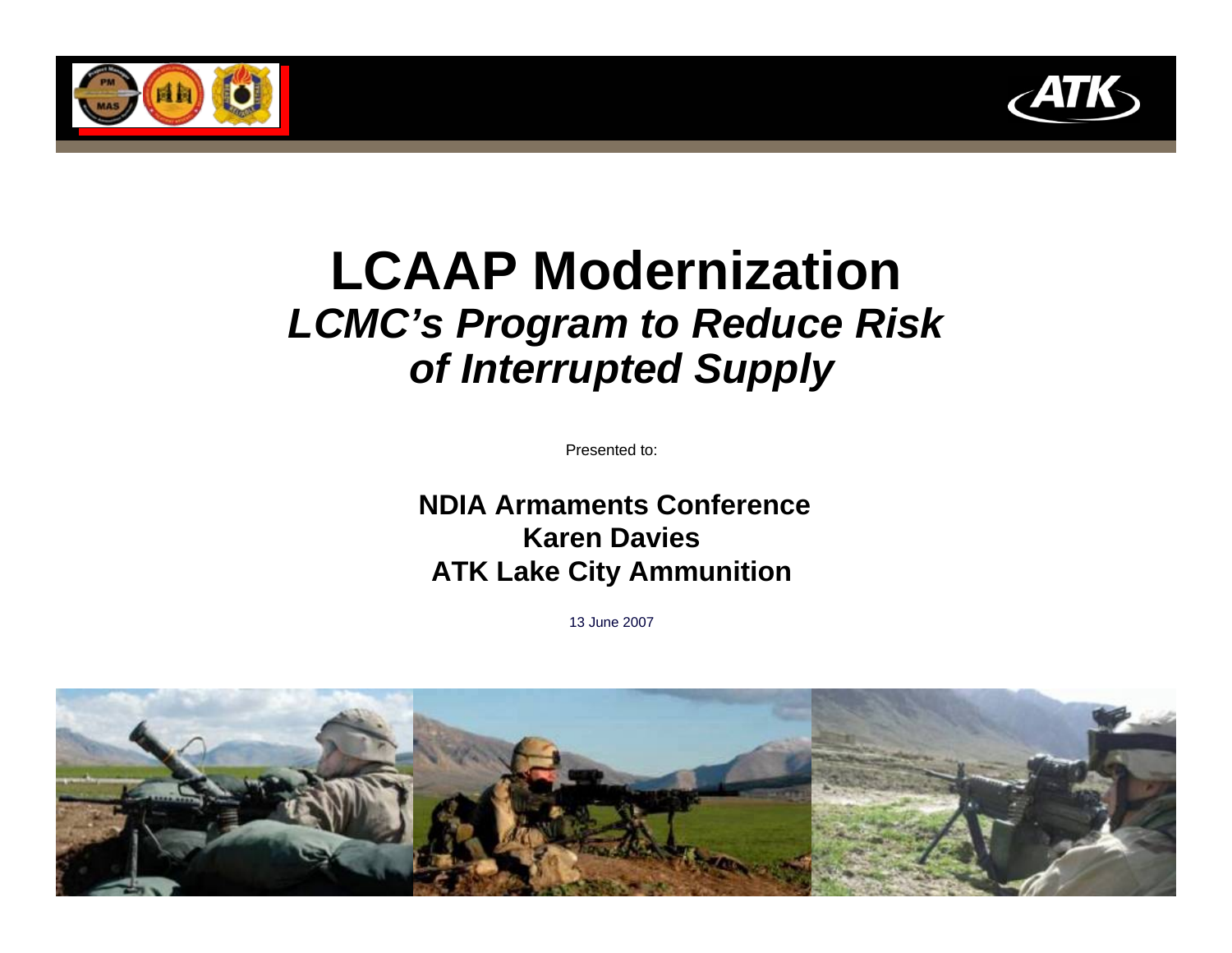

**2**

1941.

# **Lake City Delivered Its First Round 65 Years Ago ATK**

**5.56mm 5.56mm**

**.50 Cal.**

**7.62mm**

**20mm**

**EV ACTIONATION** 

 Senator Harry Truman broke ground Dec. 1940. Started production Sept.

**And most of the equipment is in use today!**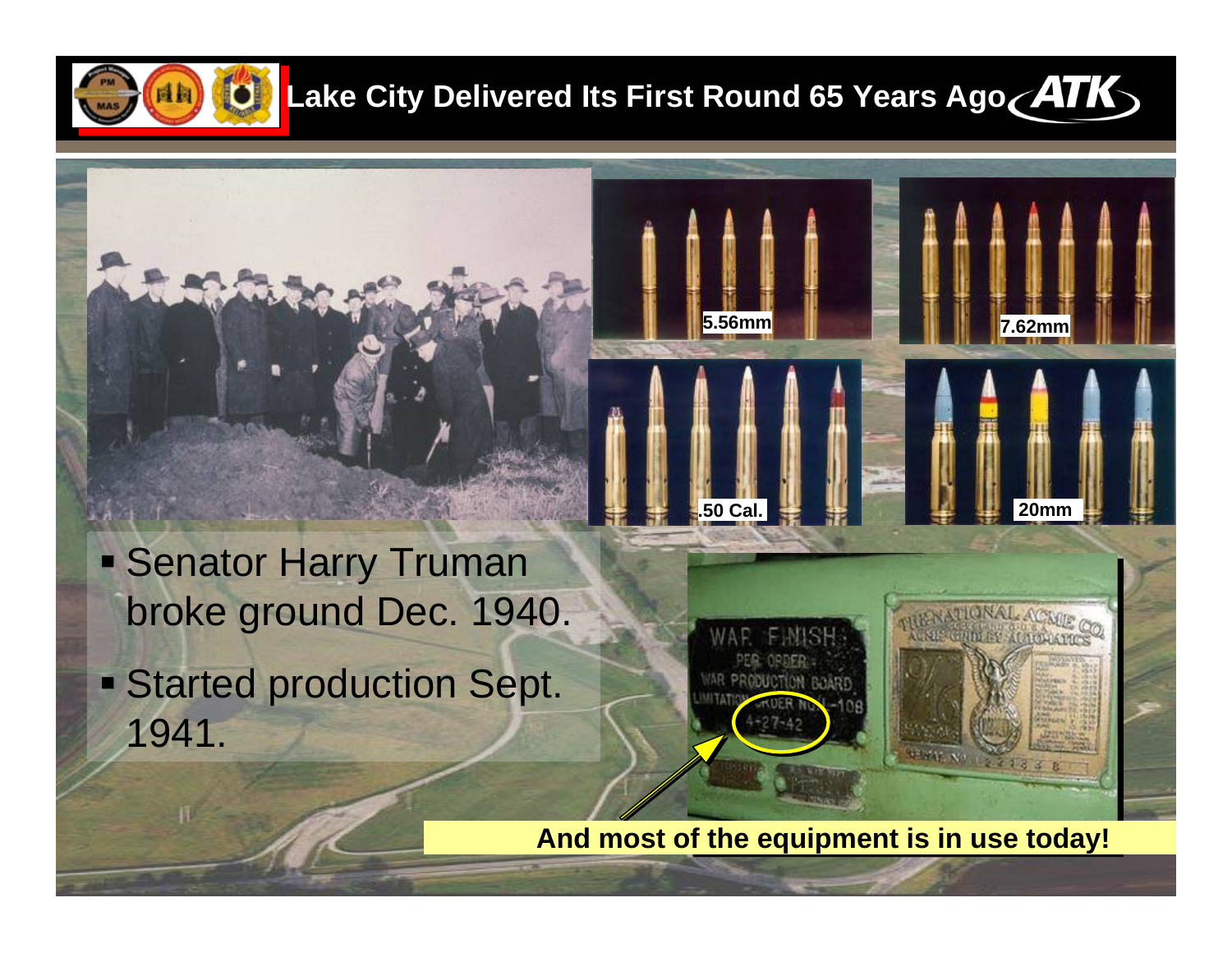





**PRODUCTION**

## **LCAAP Production History**

**3**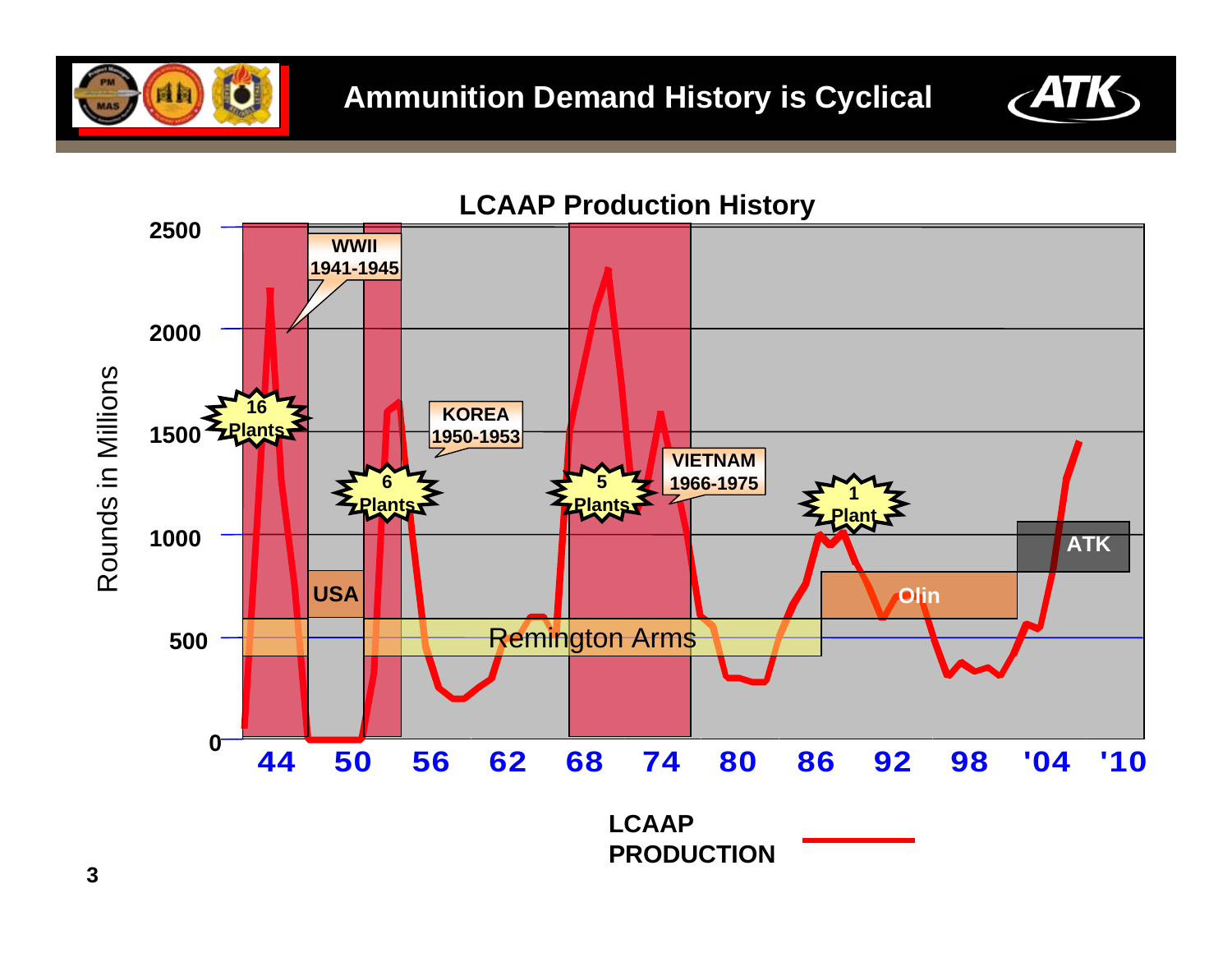





*Production at Vietnam Era levels with smaller footprint*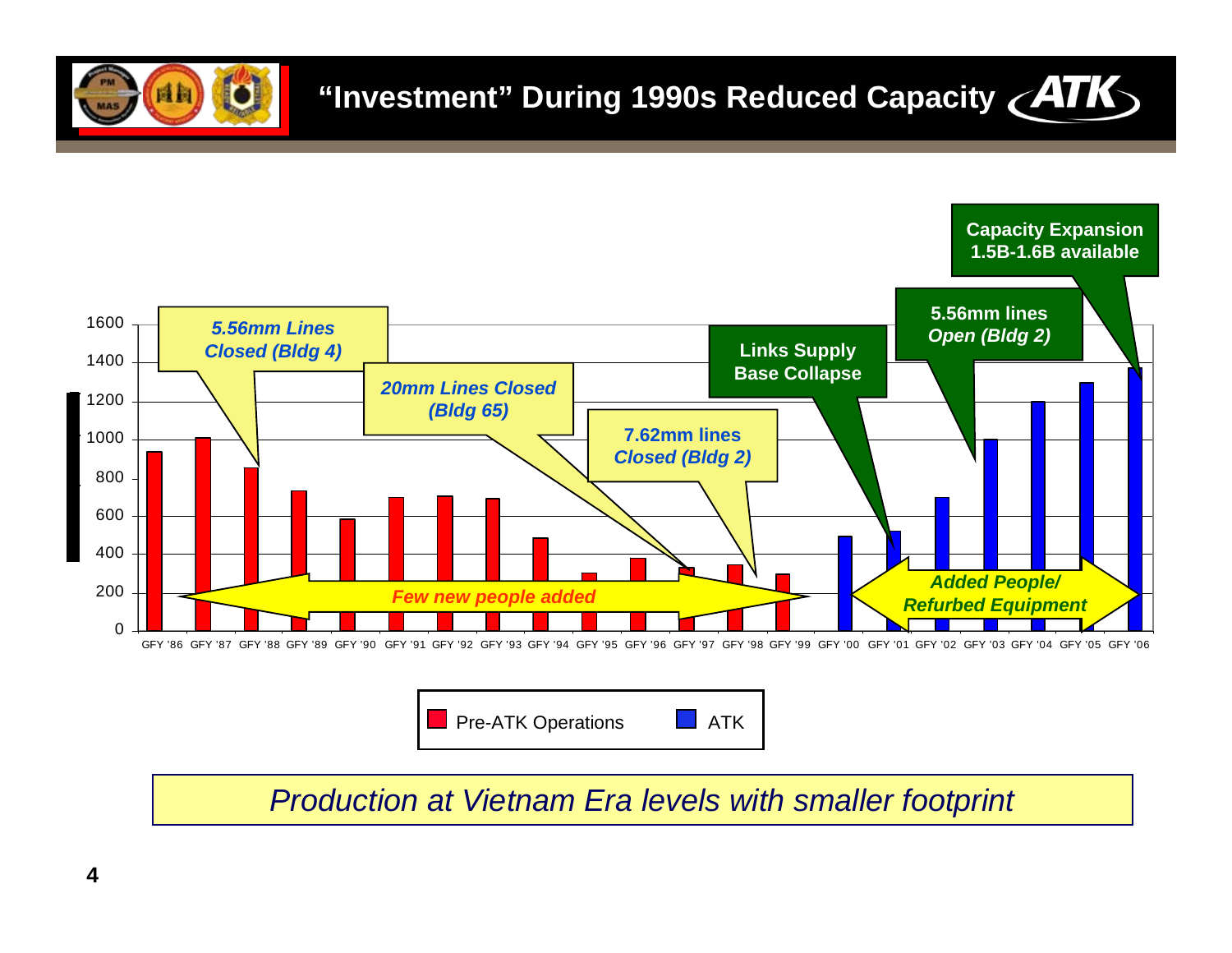



### $\blacktriangleright$ **5.56mm High-Speed Production--SCAMP**

•1970s Electronics and Mechanical Parts

# ¾ **7.62mm and .50 Cal. Production**

- • 1940s Equipment - No Feedback to **Operators**
- •Complicated Process Flow
- •Capacity Consolidation in 1990s

# ¾ **"Anti-Lean"**

- •No Flexible Manufacturing Capability
- •Cumbersome Material Handling
- •Batch and Cue Operations

### **1970s Electronics**



### **WWII Final Inspection Equipment Manual Primer Charging Wheelbarrows**





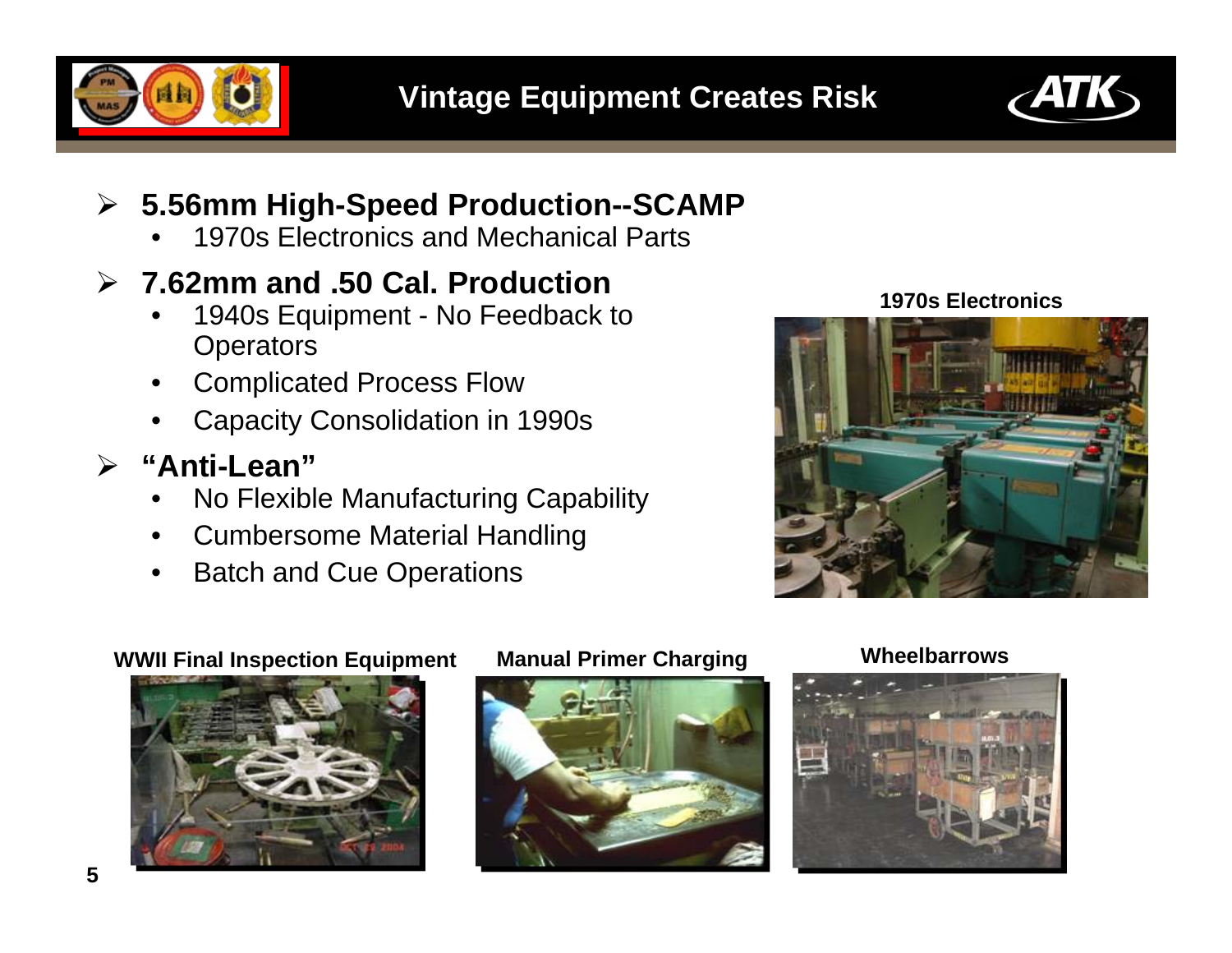<span id="page-5-0"></span>

## **LCMC Created Modernization Program to Address Supply Risk**





• Maintain capability to deliver 1.2 billion rounds per year

- Maintain deliveries during modernization execution
	- Reduce single-point failures
	- Increase reliability / availability / maintainability, productivity and quality
	- Incorporate "Lean Thinking"
- Incorporate in-process inspection consistent with MIL-STD-1916
- Integrate improvements with ROI < 5 years
- Increase production flexibility between and within calibers
- Reduce potential for injuries & environmental emissions

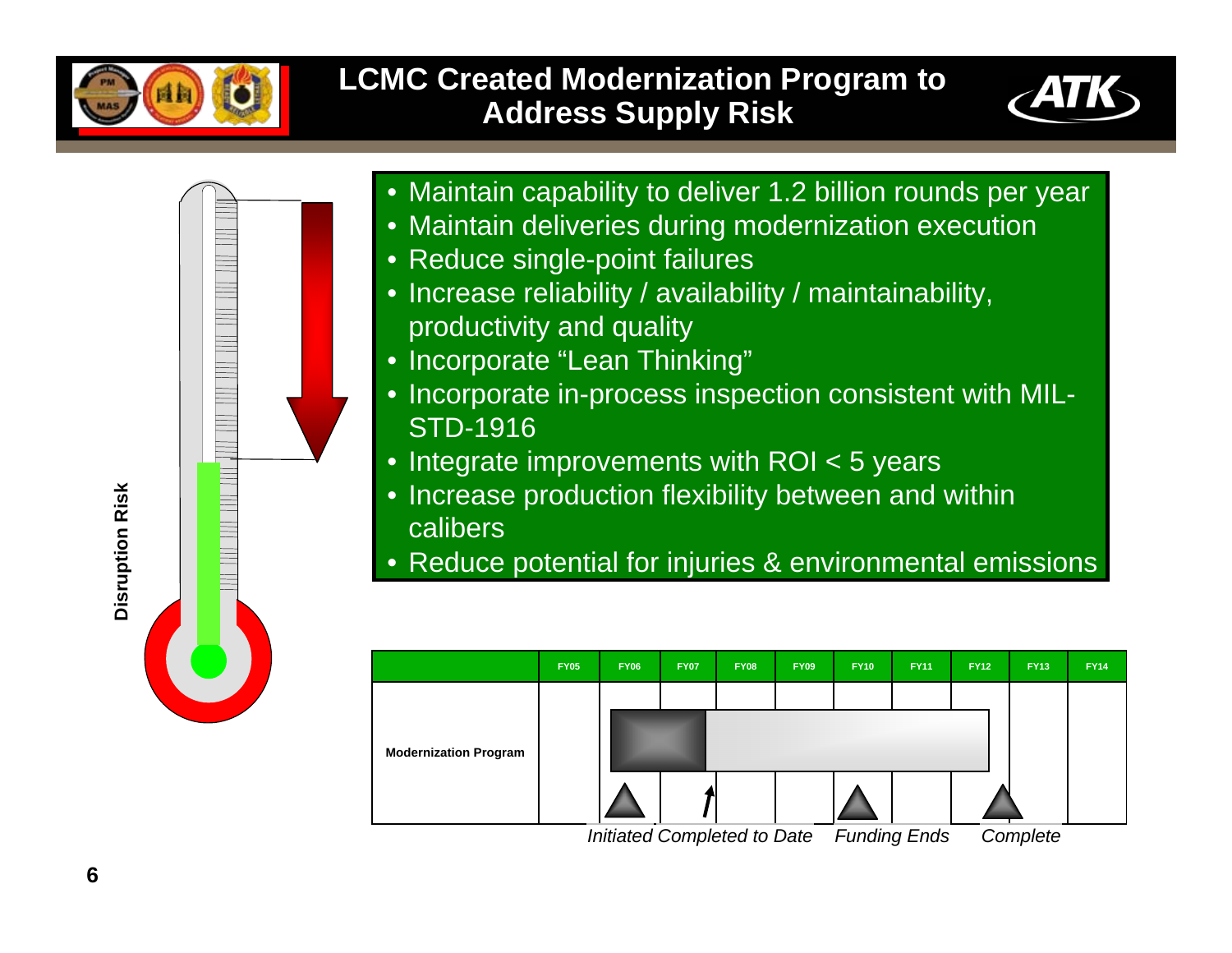





## *Systematic project planning and execution*

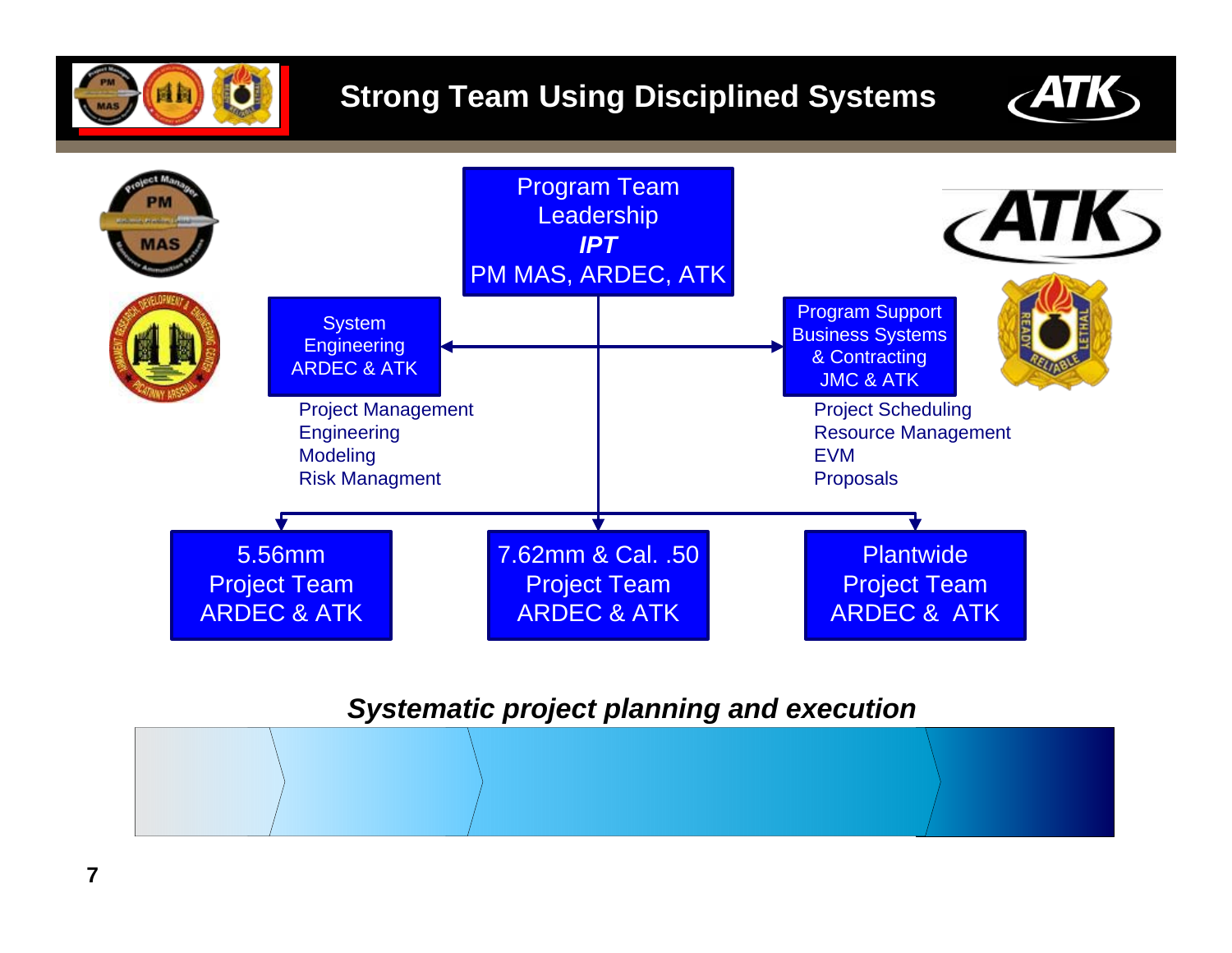



An Advanced Weapon and Space Systems Company

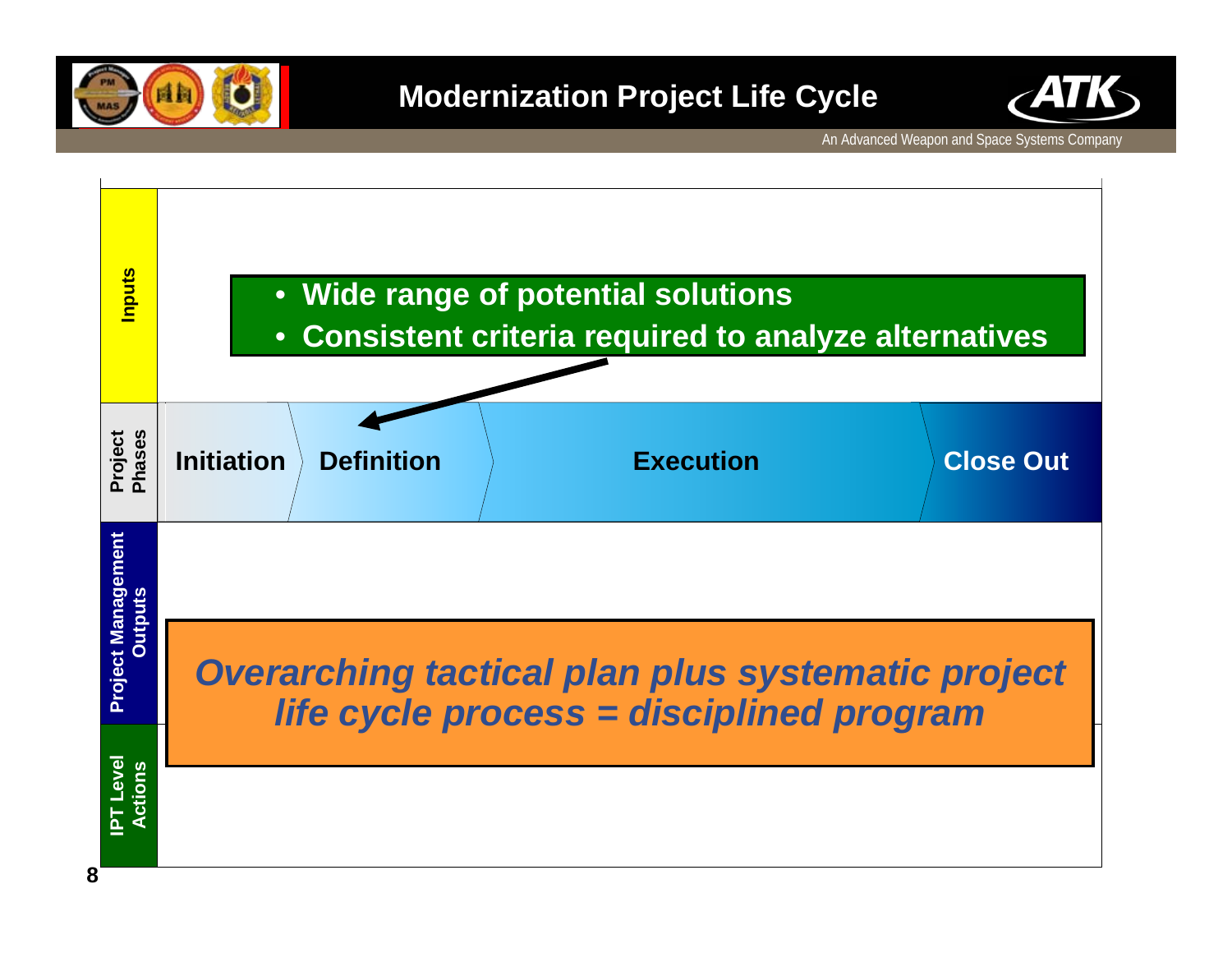



# ¾ **Quality Function Deployment (QFD)**

- **Interactive process led by PM MAS**
- **Criteria taken from Modernization objectives**
	- **Criteria weighted against objectives**
- **Agreement on scoring weights and standards**
- **Mod IPT scored current and anticipated projects**

**Structured process used to rank projects**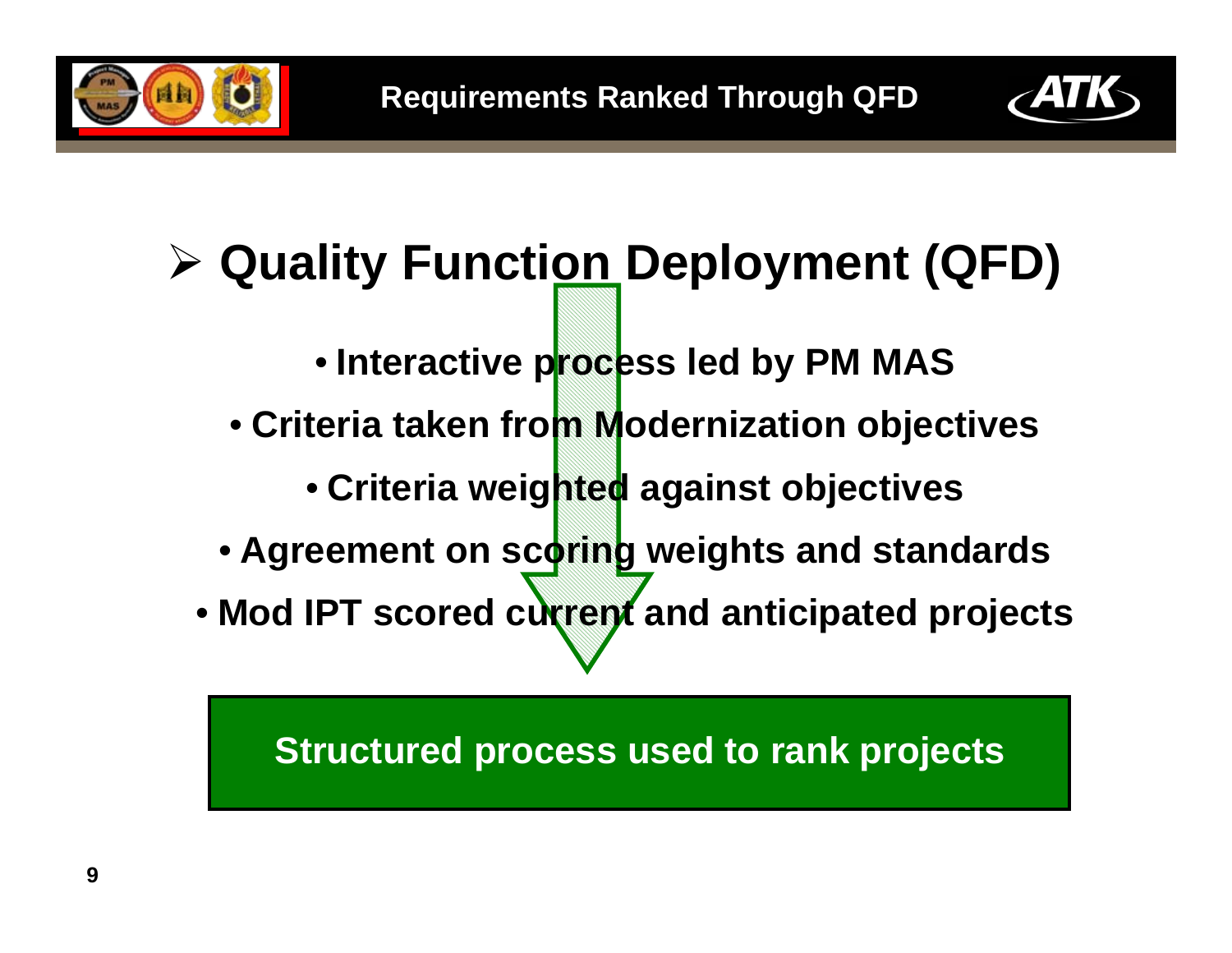

# **QFD Evaluation Used to Prioritize Between and ATK**



**Within Projects**

| <b>System Level Requirements</b>                                                                                              | Weight                       | <b>B1 SCAMP</b><br><b>Loading P&amp;A</b> |                | <b>B1 556mm</b><br><b>Bandoleer</b><br>Replacement<br>Program |                | <b>B1556mm</b><br>Commercial<br>Pack |          | <b>B1 556mm</b><br>Pallet<br>Strapping<br><b>System</b><br><b>Improvements Replacement</b> |                | <b>B1 SCAMP</b><br><b>Priming Mech</b><br>& Elec<br>Upgrade |                |
|-------------------------------------------------------------------------------------------------------------------------------|------------------------------|-------------------------------------------|----------------|---------------------------------------------------------------|----------------|--------------------------------------|----------|--------------------------------------------------------------------------------------------|----------------|-------------------------------------------------------------|----------------|
| Sustain 5.56mm production Capacity @ 997 million (long                                                                        | 10                           | 9                                         | 90             | 1                                                             | 10             | $\blacktriangleleft$                 | 10       | 3                                                                                          | 30             | 9                                                           | 90             |
| term readiness)<br>Sustain 7.62mm production Capacity @ 160 million (long<br>term readiness)                                  | 10                           | $\mathbf{0}$                              | $\overline{0}$ | $\mathbf{0}$                                                  | $\Omega$       | $\Omega$                             | $\Omega$ | 0                                                                                          | $\Omega$       | $\mathbf{0}$                                                | $\mathbf{0}$   |
| Sustain 50 Cal production Capacity @ 60 million (long term<br><b>r</b> eadiness)                                              | 10                           | $\Omega$                                  | $\Omega$       | 0                                                             | $\Omega$       | $\Omega$                             | $\Omega$ | $\mathbf 0$                                                                                | $\Omega$       | $\Omega$                                                    | $\Omega$       |
| <b>Risk of Single Point Failures</b>                                                                                          | 8                            | 3                                         | 24             | 0                                                             | $\Omega$       | $\mathbf{0}$                         | $\Omega$ | 9                                                                                          | 72             | 3                                                           | 24             |
| Improve production reliability through improvements in<br>equipment Operational Availability                                  | 6                            | 1                                         | 6              | 3                                                             | 18             | $\Omega$                             | $\Omega$ | 1                                                                                          | 6              | 3                                                           | 18             |
| Improvement in process efficiency (lean)                                                                                      | 5                            | $\Omega$                                  | $\Omega$       | 9                                                             | 45             | 3                                    | 15       | $\mathbf 0$                                                                                | $\Omega$       | $\Omega$                                                    | $\Omega$       |
| Increase product quality (six sigma) (ex. Acceptance testing)                                                                 | $\overline{7}$               | 3                                         | 21             | $\mathbf 0$                                                   | $\Omega$       | 9                                    | 63       | $\mathbf 1$                                                                                | $\overline{7}$ | 1                                                           | $\overline{7}$ |
| Decrease inherent scrap rate (Machine Scrap)                                                                                  | $\mathbf 1$                  | $\Omega$                                  | $\mathbf{0}$   | $\Omega$                                                      | $\Omega$       | $\Omega$                             | $\Omega$ | $\mathbf 0$                                                                                | $\Omega$       | $\Omega$                                                    | $\overline{0}$ |
| Increase production flexibility (type)                                                                                        | 5                            | $\mathbf 0$                               | $\Omega$       | 0                                                             | $\Omega$       | $\mathbf{0}$                         | $\Omega$ | $\mathbf 0$                                                                                | $\Omega$       | $\Omega$                                                    | $\Omega$       |
| Reduce incremental staffing demands for changes in<br>production requirements and reliance on special skills<br>(scalability) | 4                            | $\mathbf{0}$                              | $\mathbf{0}$   | 1                                                             | $\overline{4}$ | 3                                    | 12       | 9                                                                                          | 36             | 3                                                           | 12             |
| Improvement in ROI (\$)                                                                                                       | 5                            | 1                                         | 5              | 3                                                             | 15             | $\blacktriangleleft$                 | 5        | $\blacktriangleleft$                                                                       | 5              | 1                                                           | 5 <sup>5</sup> |
| Reduction or elimination of safety and environmental<br>hazards                                                               | 8                            | $\mathbf{0}$                              | $\Omega$       | 9                                                             | 72             | $\mathbf{0}$                         | $\Omega$ | 3                                                                                          | 24             | 3                                                           | 24             |
|                                                                                                                               | Score Totals                 | 146                                       |                | 164                                                           |                | 105                                  |          | 180                                                                                        |                | 180                                                         |                |
|                                                                                                                               | <b>Additional Factor</b>     |                                           |                |                                                               |                | 4                                    |          |                                                                                            |                | 1                                                           |                |
|                                                                                                                               | <b>Overall Scoring</b>       | 146                                       |                | 164                                                           |                | 105                                  |          | 180                                                                                        |                | 180                                                         |                |
|                                                                                                                               | <b>Ranking Within Family</b> | 11                                        |                | 9                                                             |                | 14                                   |          | 6                                                                                          |                | 6                                                           |                |
|                                                                                                                               | <b>Overall Ranking</b>       | 28                                        |                | 24                                                            |                | 33                                   |          | 17                                                                                         |                | 17                                                          |                |

# **Result = Prioritized List for Modernization Projects**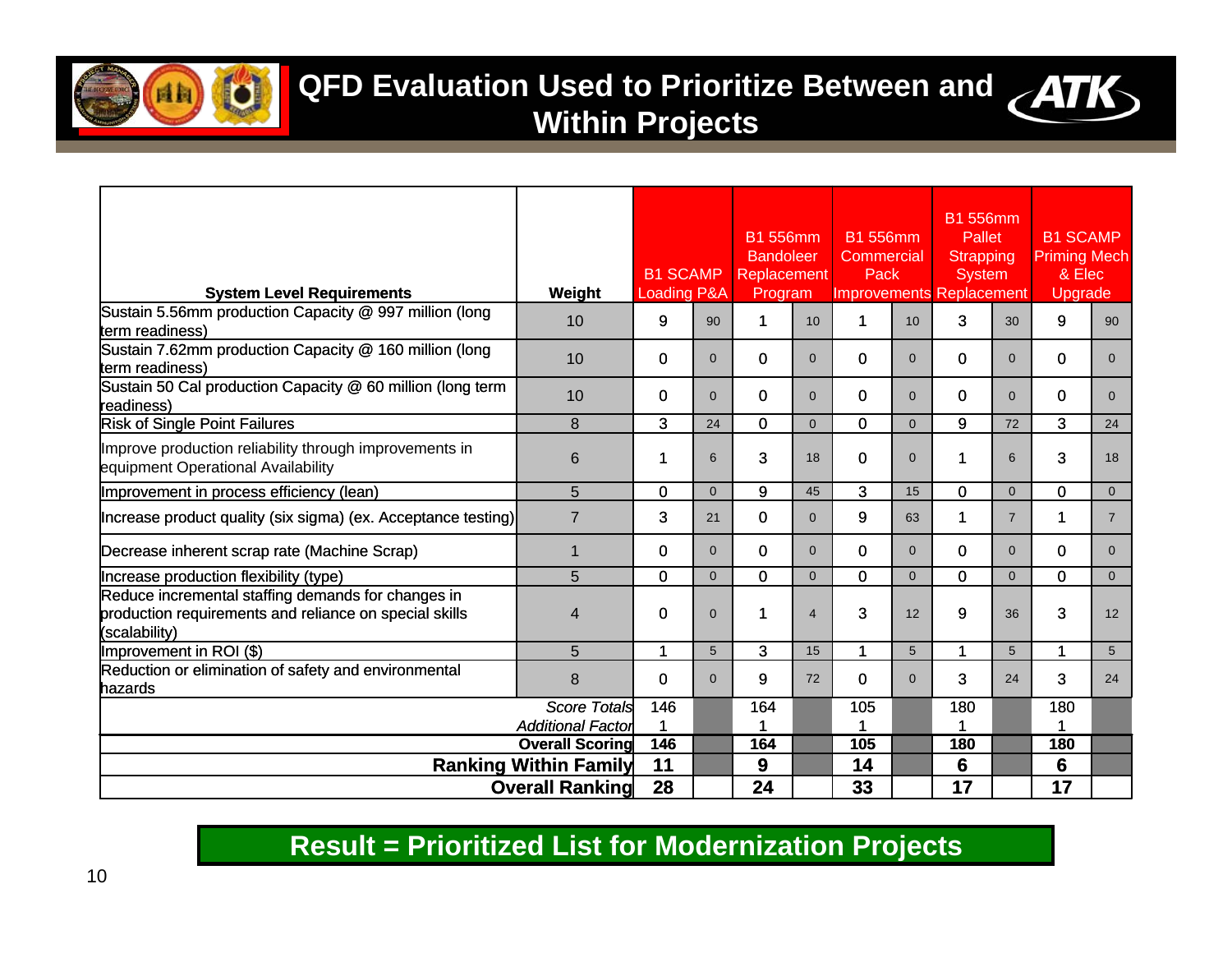

# **Modernization Upgrade 5.56mm SCAMP Equipment**





- $\triangleright$  **[Upgrade to new electronic](#page-5-0)  controls**
- $\triangleright$ **Foundation reconstruction**
- $\blacktriangleright$ **Mechanical refurbishment**

• Completed first of 5 priming lines

• Demonstrates upgrade capabilities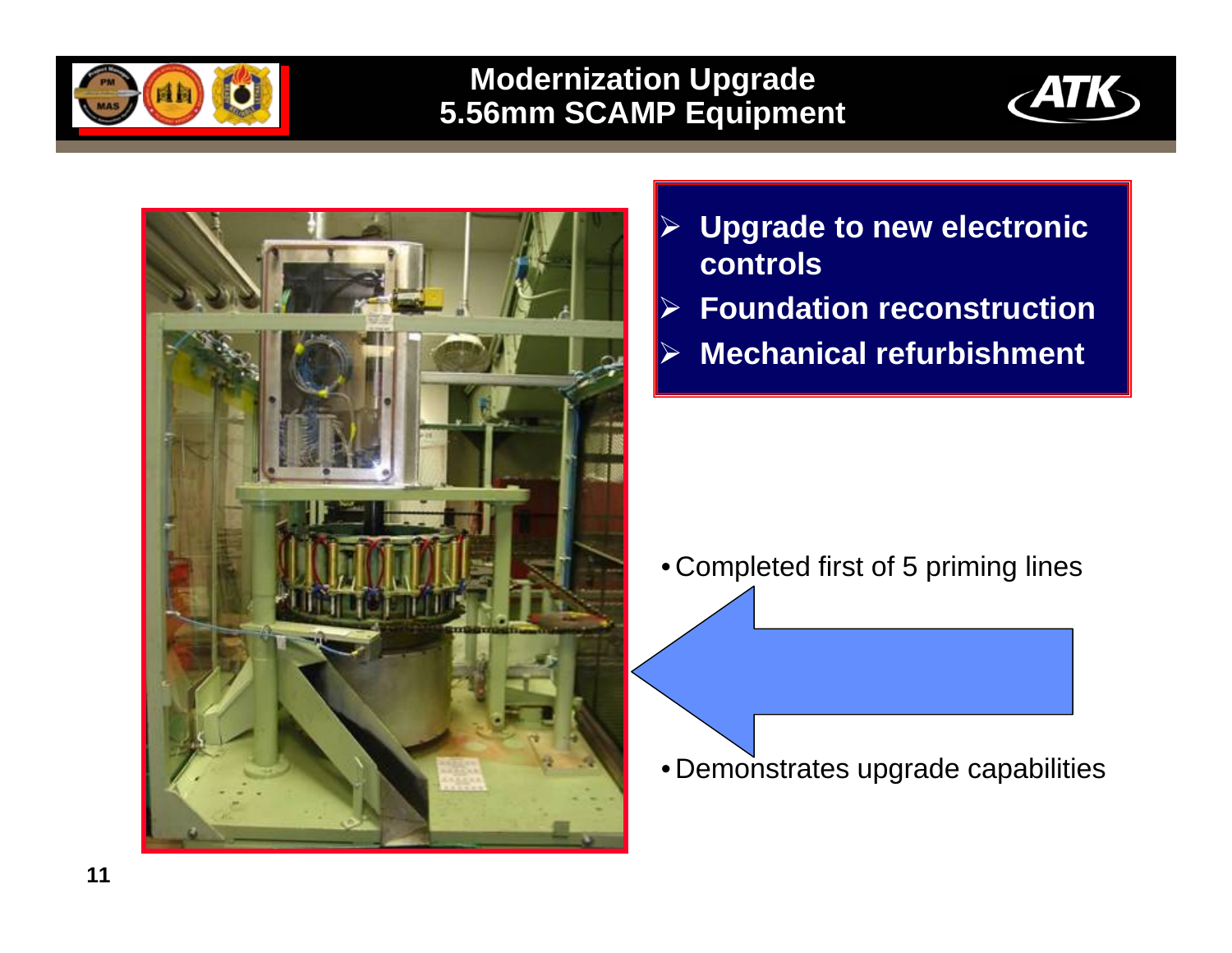





- **Manufacturing modernization for 7.62mm & Caliber .50**
	- **60% new equipment**
	- **40% refurbished equipment**
- **Following Lean/Six Sigma principles**
- **Significant improvements to material handling**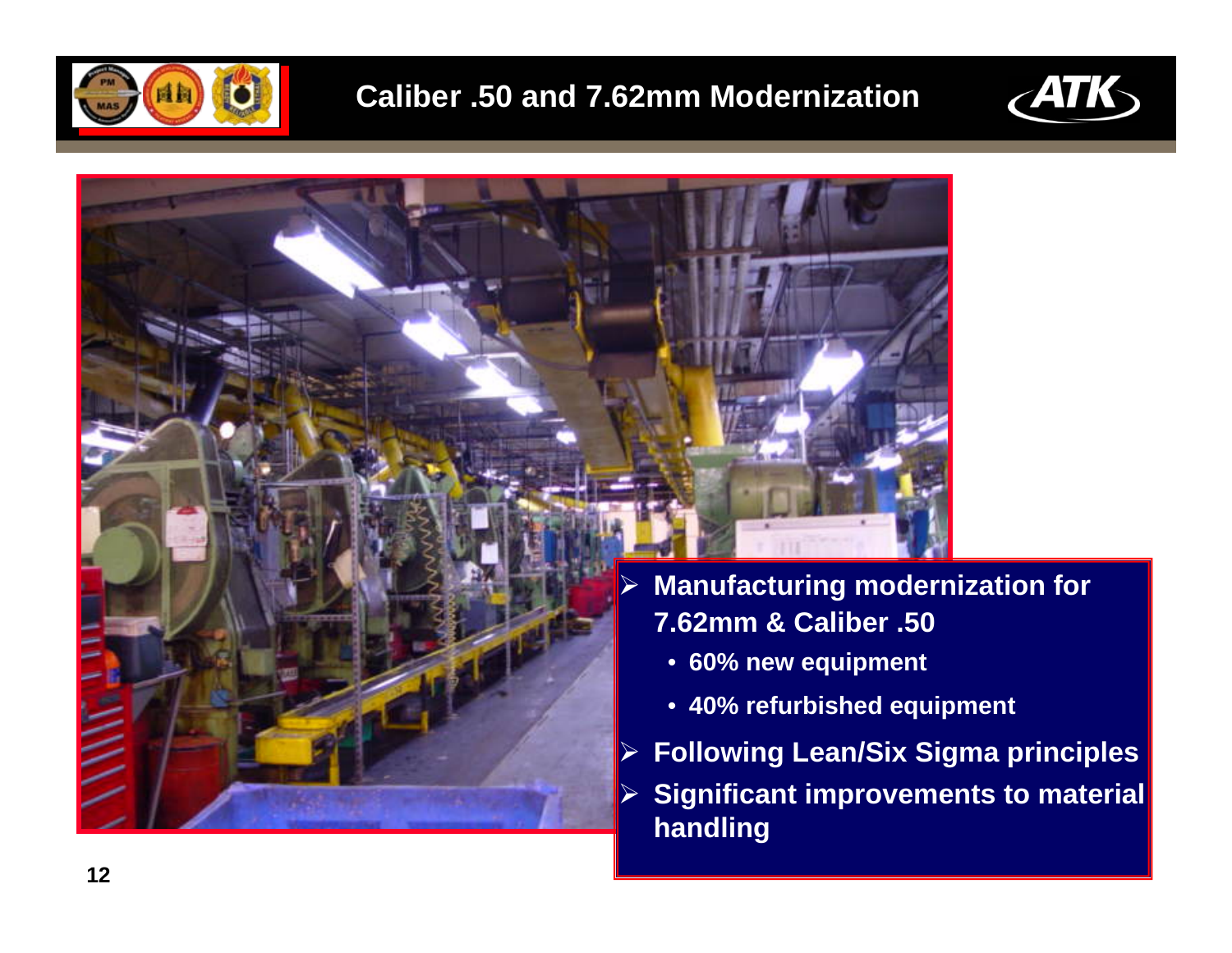



|                              | Current         | <b>Reset</b>   | <b>COTS</b>    | Team           |
|------------------------------|-----------------|----------------|----------------|----------------|
|                              |                 | Equip.         | <b>Systems</b> | <b>Results</b> |
| Distance moved (feet)        | 1,758           | 495            | 197            | 122            |
| <b>Cups/Cases in process</b> | (4,579,05)      | 375,000        | 43,000         | 13,000         |
| <b>Operations</b>            | $\overline{24}$ | 16             | TU             | 10             |
| Handling                     | 4               | 17             |                |                |
| Transport                    | 77              |                | 16             | 24             |
| 4.3<br>Inspection            | $\Omega$        | $\Omega$       |                | 3              |
| <b>Days</b><br>Delay         |                 | $\overline{2}$ | 3              | $\overline{2}$ |
| Storage                      | 16              | 8              |                | N              |
| <b>Variation Paths</b>       | 1,290,240       | 36             |                | $\overline{2}$ |
| Cycle time (minutes)         | 6,185           | 1,562          | 179            | よつ             |
| Changeover time (hours)      | <b>NA</b>       | <b>NA</b>      | 16             | <u>I 3</u>     |
|                              |                 |                |                | <b>Hours</b>   |

New lines give greatest impact for long-term process, efficiency & quality improvement, and manufacturing agility.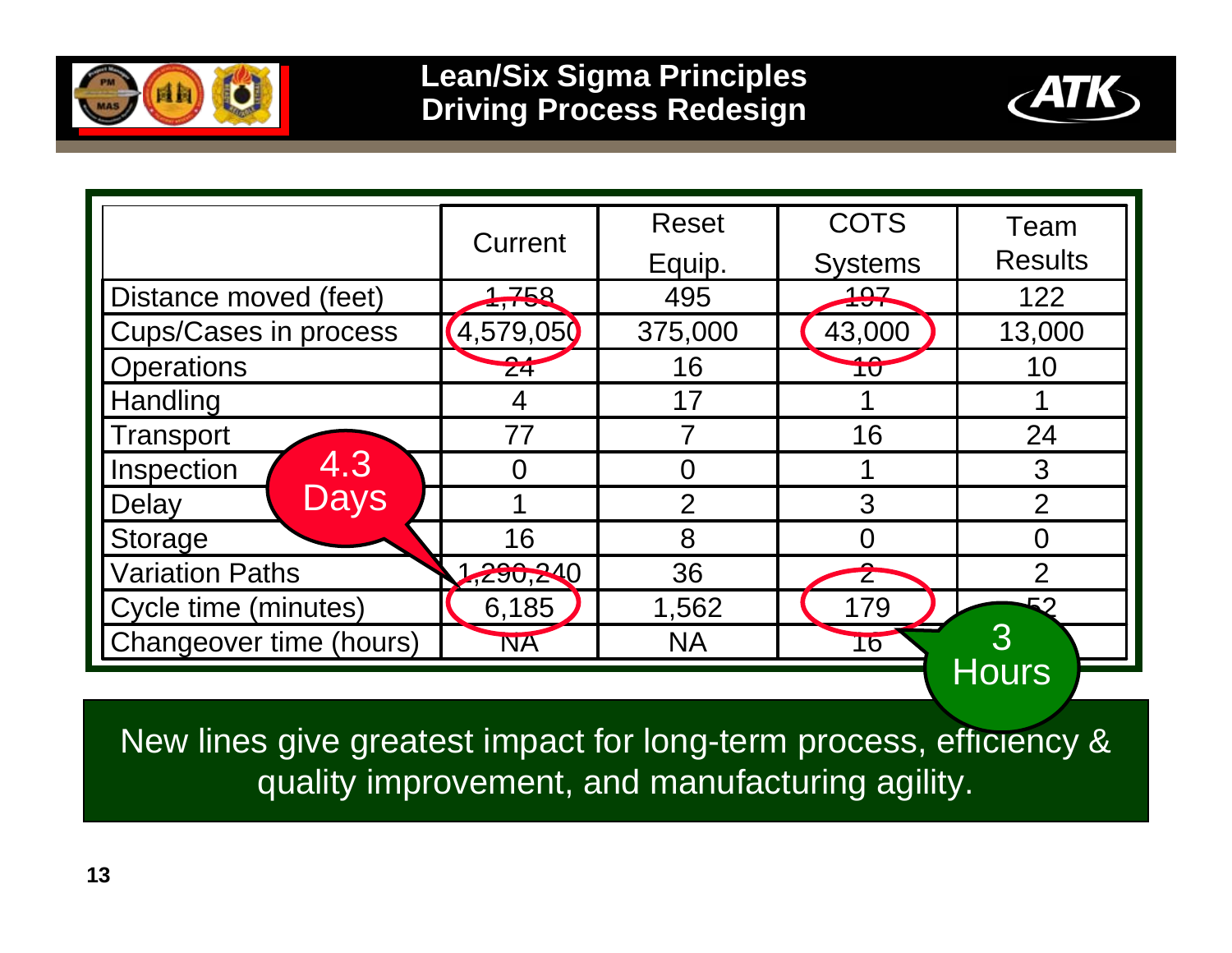

**Refurbishing & Upgrading Existing Equipment**



# *Case Equipment--Taper/Final Trim*

# **Before**



**After**

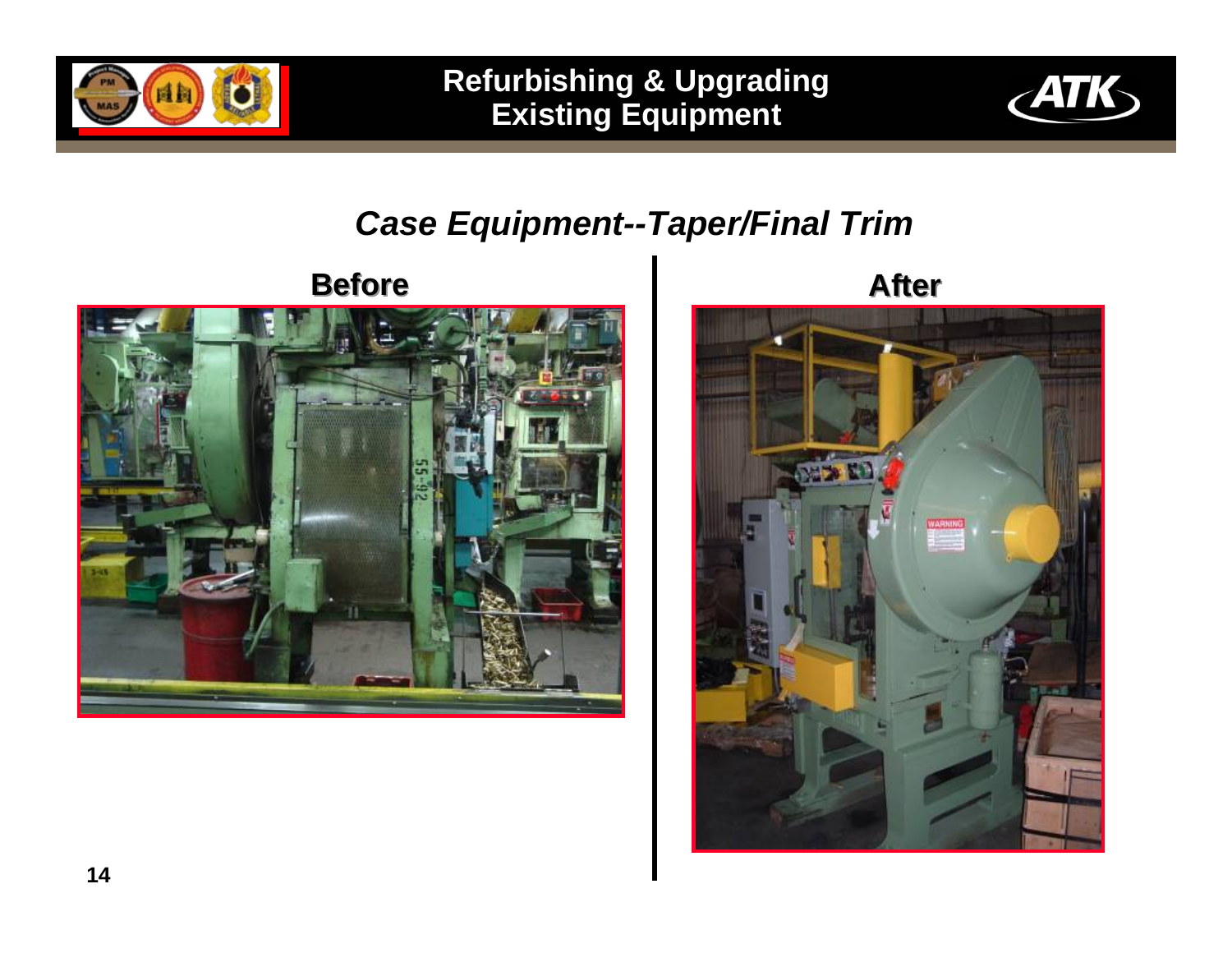

# **Adding Key New Equipment**





# New 7.62mm/Caliber .50 Palletizer/Bander Machine